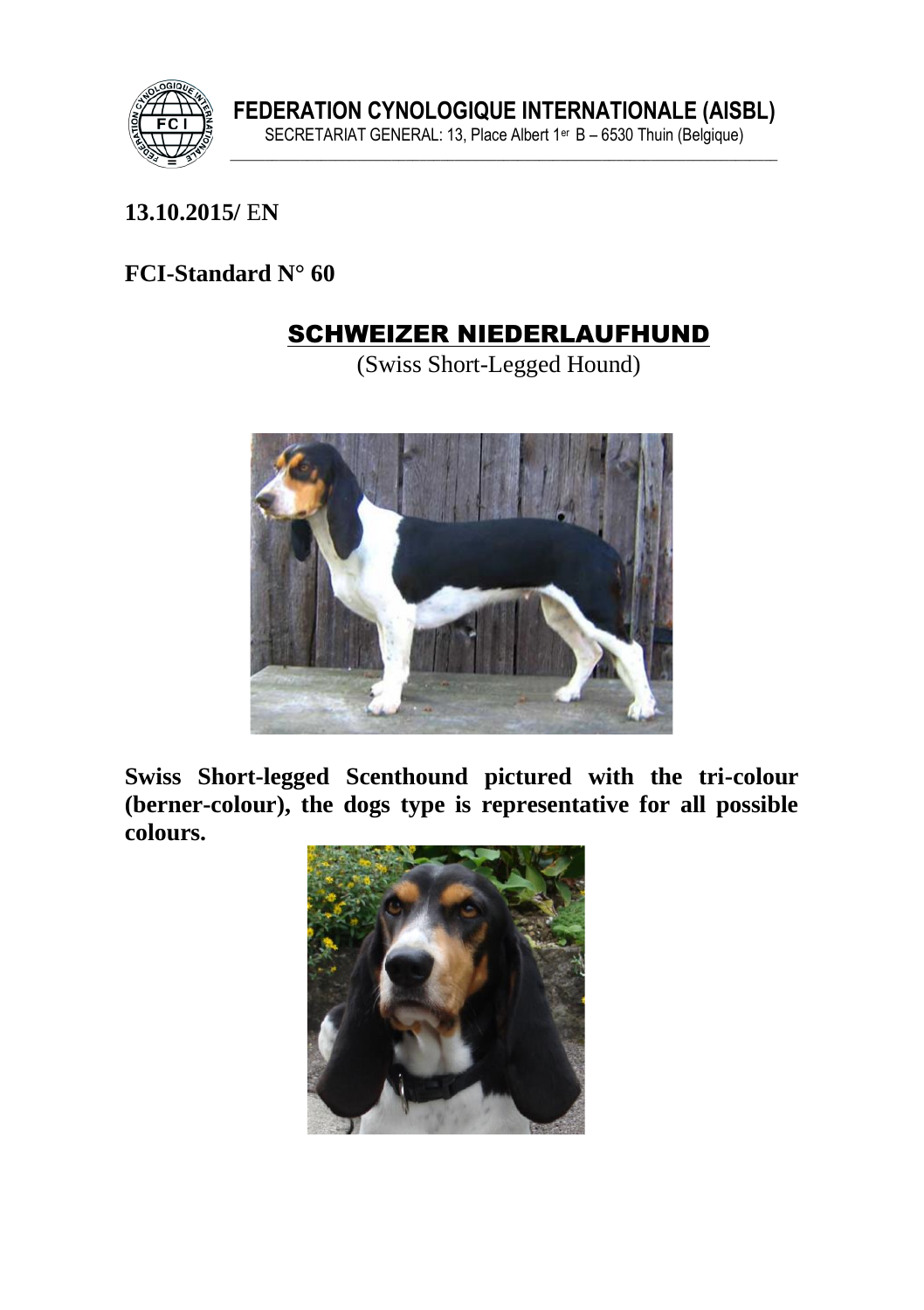## **TRANSLATION**: Christina Bailey. Official language (DE)

## **ORIGIN**: Switzerland.

## **DATE OF PUBLICATION OF THE OFFICIAL VALID STANDARD**: 13.10.2015

**UTILIZATION**: Scenthound hunting the game by giving tongue. He hunts on his own.

| <b>FCI-CLASSIFICATION:</b> |                                 | Group 6 Scenthounds and related |  |  |
|----------------------------|---------------------------------|---------------------------------|--|--|
|                            | breeds.                         |                                 |  |  |
|                            | Section 1.3 Small-sized Hounds. |                                 |  |  |
|                            | With working trial.             |                                 |  |  |

**BRIEF HISTORICAL SUMMARY:** At the turn of the century, the system of shoots (hunting grounds) was introduced into several Swiss Cantons. As the opinion was that the generally popular medium-sized Swiss Hounds (Schweizer Laufhunde) were too fast for enclosed shoots, it was decided to replace them with smaller short-legged Scenthounds. The new smaller breed, bred through planned selection of stock and suitable crossing, was called "Niederlaufhund ("Short-legged Scenthound"). It distinguished itself by the following qualities: relatively low at height at withers, coat colours similar to the medium-sized Swiss Hounds (Schweizer Laufhunde), with a melodious cry when hunting and searching and with a very passionate determination to find game and to do track work.

The Schweizer Niederlaufhund Club, first known by the name "Schweizerischer Dachsbracken Club", was founded on June 1st 1905.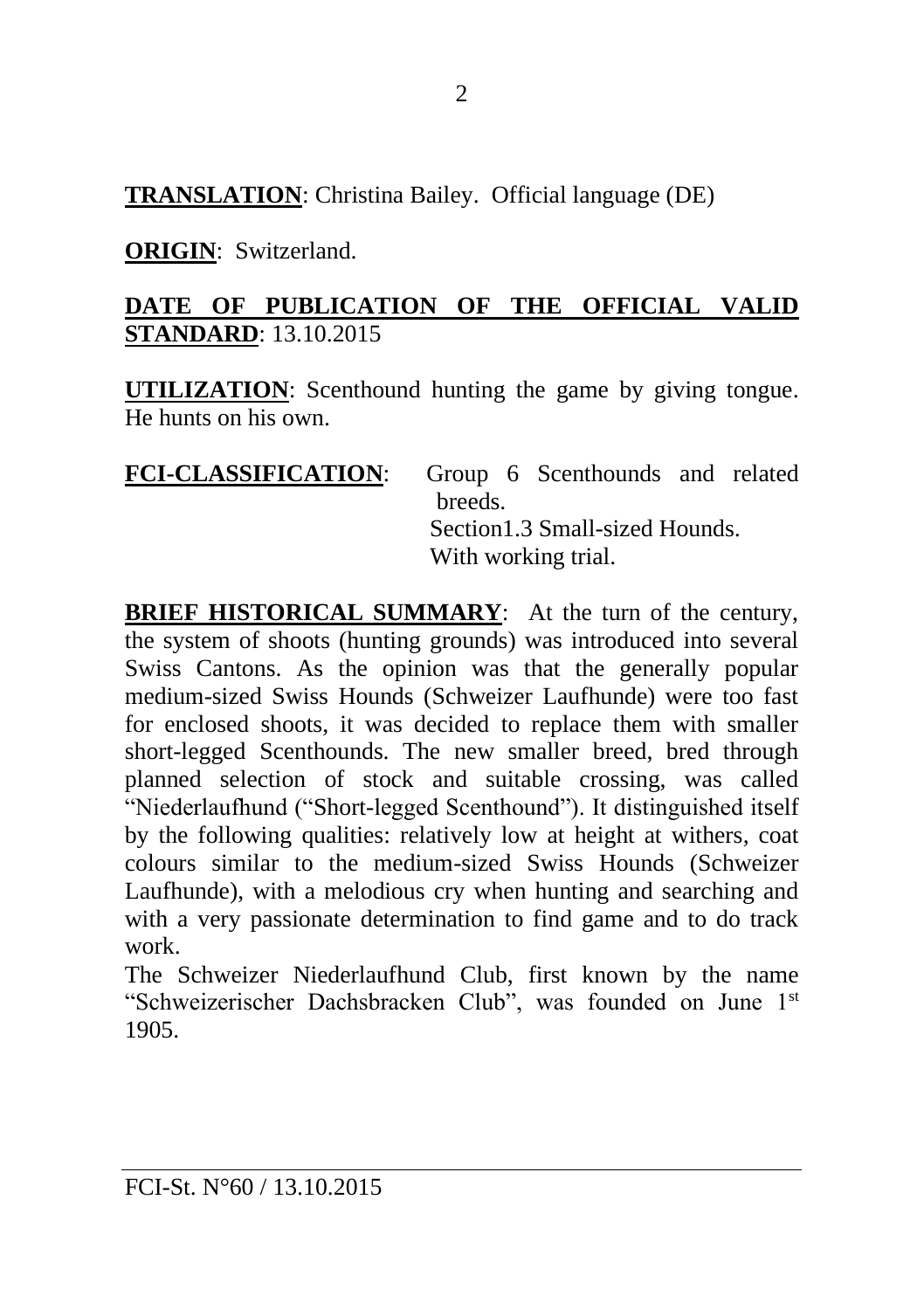**GENERAL APPEARANCE**: "Swiss Hound" type, smaller in proportion than the Schweizer Laufhund. Rectangular in shape, moderately long, well built. Medium-sized, clean, noble head with friendly alert facial expression.

Ears very long, set on low and carried folded. Limbs lean and robust. When moving slowly, the tail is carried hanging down; in action it is curved slightly upwards.

**BEHAVIOUR / TEMPERAMENT: Passionate small Scenthound.** with excellent nose, deft, untiring and keen scenthound with excellent nose. Steady on the trail and hunting with melodious cry. **He reliably searches and drives the game with great determination, even on difficult terrain. He also excels in tracking wounded game.** Friendly character, not nervous and never aggressive. Temperament calm to lively.

**HEAD**: Noble, clean. Seen from front, rather long and slender, gradually getting broader towards the cheeks.

### CRANIAL REGION:

Skull: Slightly arched, no wrinkle or furrow on forehead. Occiput only slightly prominent. Line from occiput to stop of approximately same length and as parallel as possible to the line from stop to nose. Stop: Moderately developed.

## FACIAL REGION:

Nose: Truffle dark. Nostrils wide open.

Muzzle: Strong, fairly long, medium depth, never pointed. Bridge of nose preferably straight or very slightly convex, rather slender.

Lips: Upper flews moderately overlapping, lightly rounded off in front, never pointed. Corner of mouth not visible.

Jaw/Teeth: Strong, regular and complete scissor bite, the upper row of incisors closely overlapping the lower incisors and teeth set square to the strong jaws. Pincer bite allowed. Absence of **PM1 or/and** M3 not taken into consideration.

Cheeks: Only slightly developed.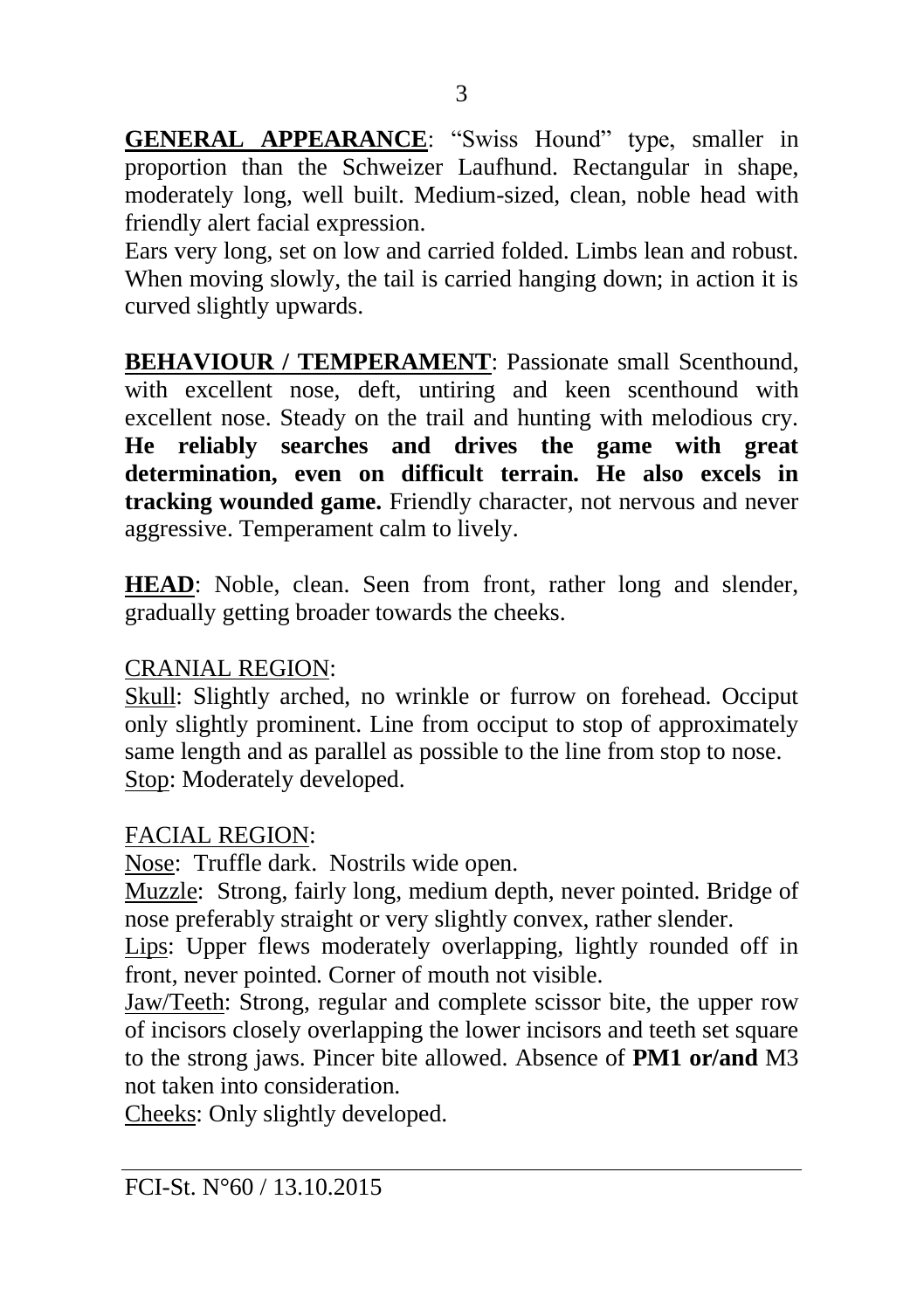**EYES**: Dark, clear, slightly oval, friendly in expression. Neither deep set nor protruding. Lid aperture taut with close fitting lids. Lid rims well pigmented.

**EARS**: Set on low, not above eye level, narrow; in length reaching at least to the tip of nose. Nicely folded, pendulous and close to cheeks; supple, with fine hair. Auricle not protruding.

**NECK**: Moderately long, lithe and elegant, yet well muscled. Skin on throat may be loose, but dewlap not desirable.

#### **BODY**:

Top line: Harmonious from set-on of neck to the gently sloping croup.

Back: Straight, firm, medium length.

Loin: Broad, strong and supple.

Croup: Sloping gently towards the tail. Hip bones should not be visible.

Chest: Broad and deep, reaching at least to the elbows. Point of sternum visible, but not too prominent. Ribs long, moderately rounded. Ribcage reaching well back.

Underline and belly: Belly line slightly tucked up towards hindquarters. Flanks moderately filled in.

**TAIL**: Set on low in harmonious continuation of croup. Medium length, reaching at least to the hock joint, ending in an elegant point. Well covered with hair, but without plume*.* In relaxed situations and movement it is carried hanging down with barely any curve. In action and **if** agitated it is carried slightly upwards, never tilted over the back.

## **LIMBS**

#### FOREQUARTERS:

General appearance: Strongly muscled, but not giving a heavy appearance.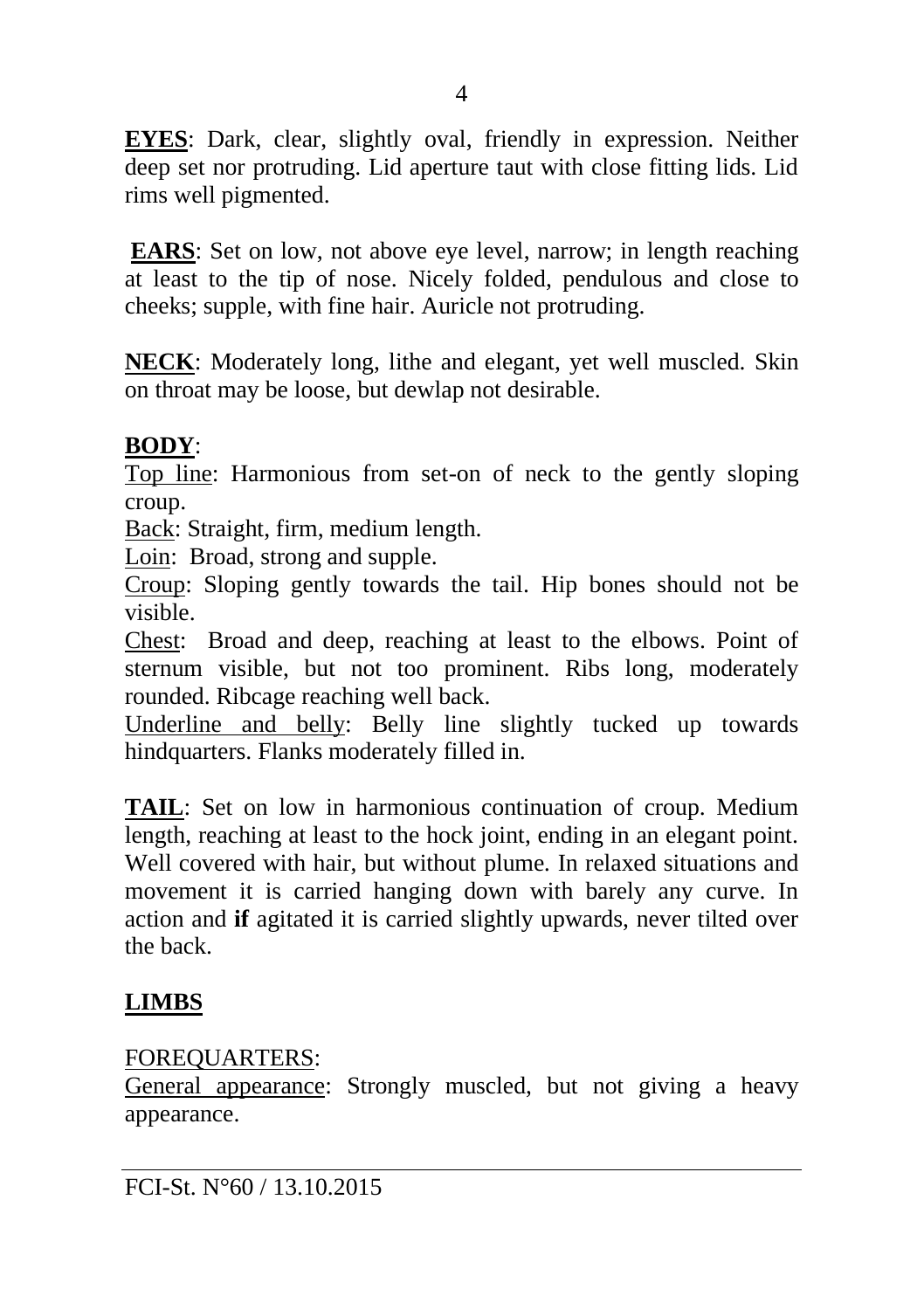Seen from the front, forelegs rather lean, straight **and** vertically placed, with strong bone. Tight feet pointing straight forward.

Shoulder: Strongly muscled. Shoulder blade relatively long and well laid back, flat and firmly attached to the ribcage. The shoulder blade-upper arm joint is almost **90 degrees**.

Upper arm: About the same length as shoulder blade, sloping.

Elbow: Naturally placed against the body.

Forearm: Strong, lean, straight, barely shorter than the upper arm. Carpus: Strong.

Metacarpus (Pastern): Short. Seen from front in vertical line of the forearm, never turned outwards. Seen from side never quite upright, but slightly oblique to the ground.

Forefeet: Roundish, firm. Toes short, tight and well knuckled. Pads tough and hard. Strong nails. Fine hair between toes.

## HINDQUARTERS:

General appearance: Very muscular, in good proportion to forequarters. Stifle- and hock joints well angulated. Hindlegs parallel, standing neither close nor too wide apart. In natural stance they should be placed slightly backwards. Bone of hindquarters slightly less strong than in forequarters.

Thigh: Of good length and width, strong, well muscled.

Stifle (Knee): Well bent, neither turned in nor out.

Lower thigh: Relatively long, sloping.

Hock joint: Strong, well angulated, set low.

Metatarsus (Rear pastern): Short. Seen from behind straight and parallel.

Hind feet: Fairly round, firm. Short, tight toes. Pads tough and hard. Strong nails. Fine hair between toes. No dewclaws, except in those countries where their removal is prohibited by law.

**GAIT / MOVEMENT**: Preferred natural gait: ground covering trot or gallop. Movement when trotting should be free and easy, striding out well in front and with good strong drive behind. Legs move along straight parallel lines.

Front action: Neither moving close nor paddling; neither toeing in nor out.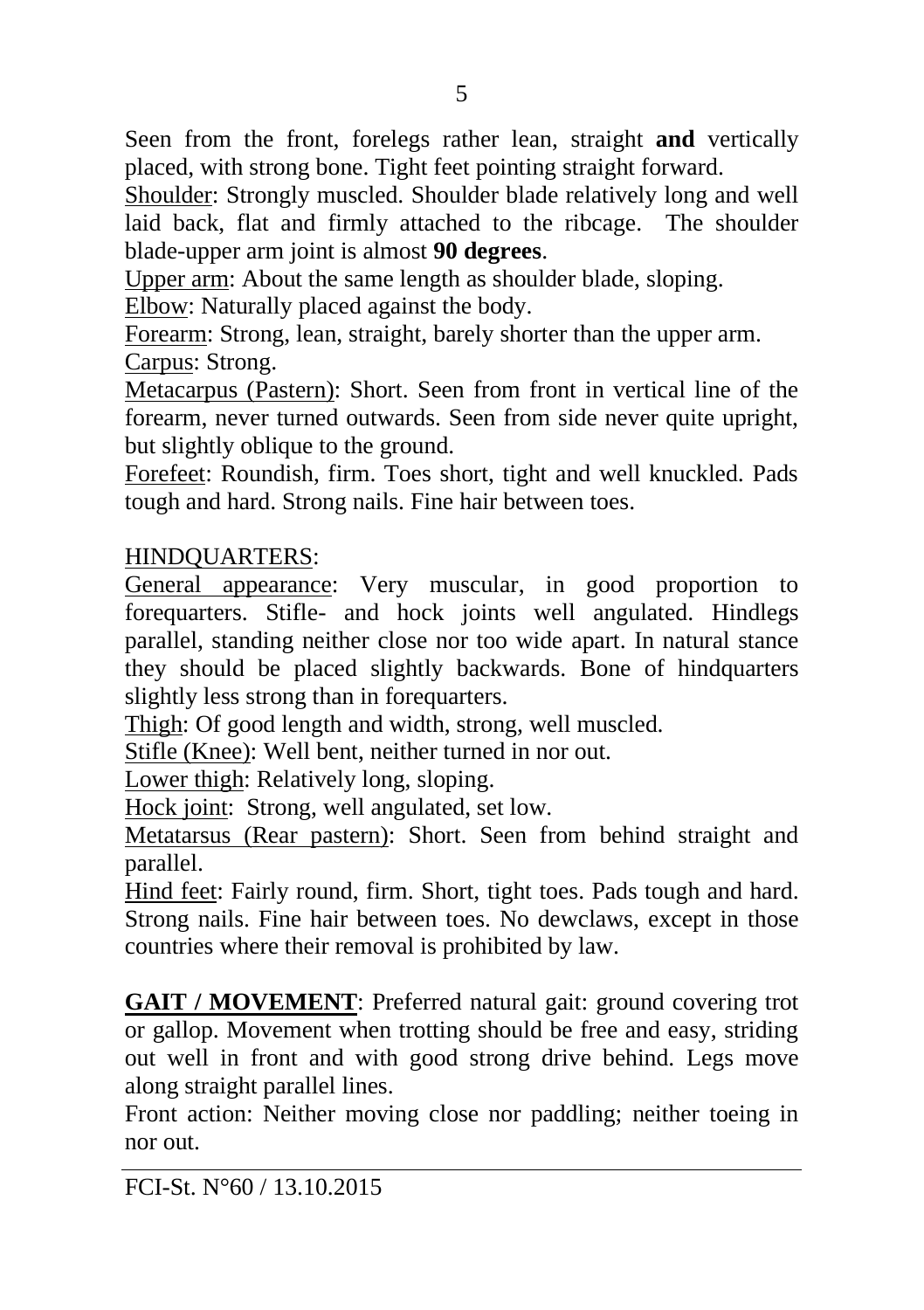Hind action: Practically parallel with definite drive, neither too close nor too wide. Neither cow-hocked nor bow-legged.

**SKIN:** Well fitting and taut, no folds.

# **COAT**

Hair:

- Smooth coat: Short, smooth, close fitting, finer on head and ears.
- Rough coat: Harsh, elastic, close fitting, barely any undercoat, with a slight beard.
- **Double coat: Top coat very dense, straight, close fitting, short on feet and toes, dense undercoat.**

Colour:

**Allowed are all types of colours as follows: white and black with tan markings (Small Bernese Hound), black with tan markings (Small Jura Hound), blue speckled with black mantle (Small Lucerne Hound) and white with orange-red mantle (Small Schwyz Hound) as well as all mixed colours of those.**

**SIZE**:

Height at the withers: Males:  $35 - 43$  cm. Females:  $33 - 40$  cm. Tolerance:  $\pm/2$  cm.

**FAULTS**: Any departure from the foregoing points should be considered a fault and the seriousness with which the fault should be regarded should be in exact proportion to its degree and its effect upon the health **and welfare of the dog and its ability to perform its traditional work.**

- **Uncertain or slightly sharp temperament.**
- Bone too fine or too coarse, lack of substance.
- Coarse head lacking in refinement.
- Nose partially flesh-coloured.
- Eves too light, hard expression.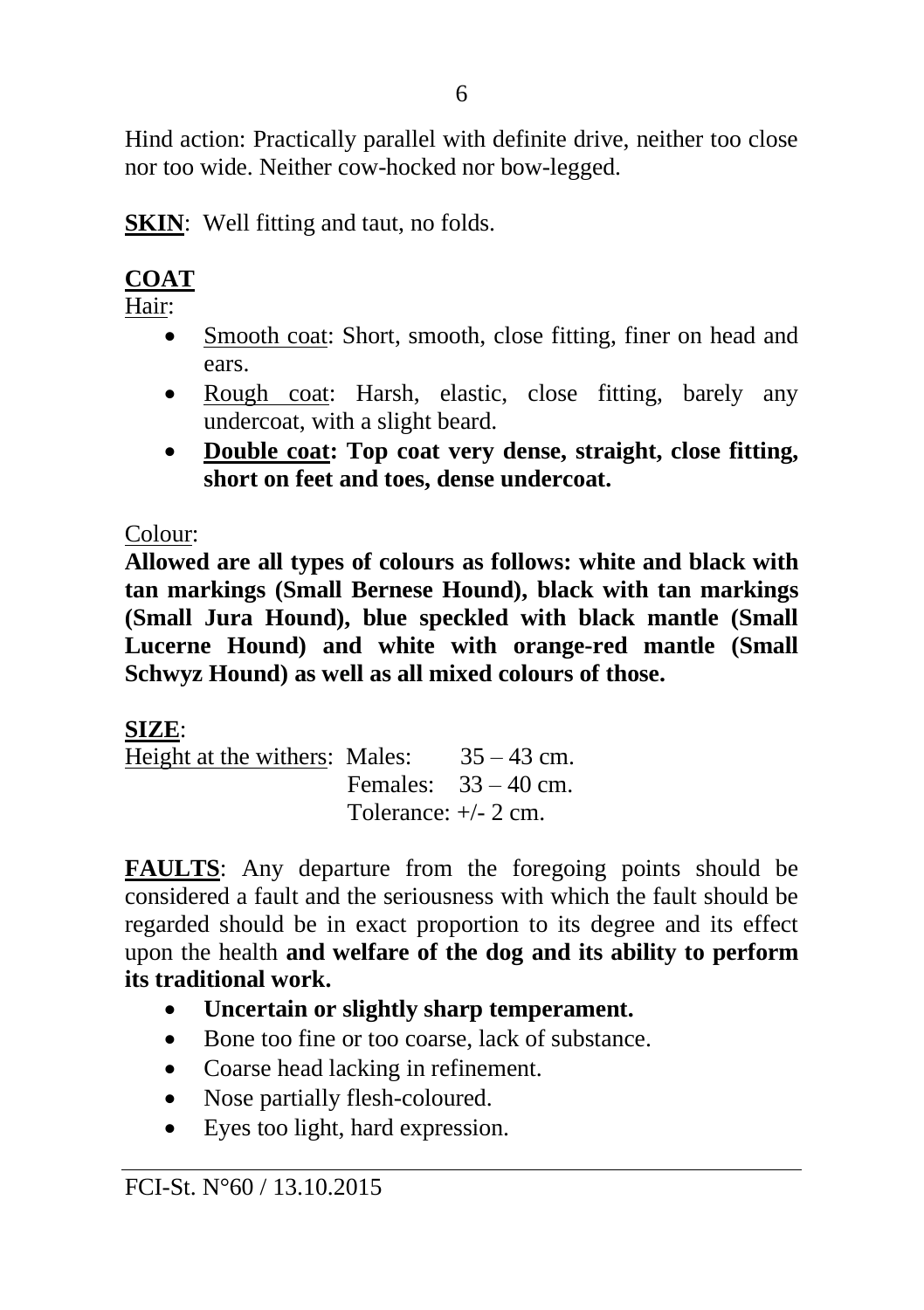- Ears set on high, too short, thick, flat.
- Distinct dewlap.
- Swayback or roach back.
- Croup short, falling away.
- Chest lacking in depth; ribs too flat or barrel-shaped; ribcage not smooth (e.g. flange ribs).
- Tail carried too high, severely bent.
- Forelegs crooked, turned in or out.
- Shoulder blade steep, upper arm too short, angulations too open.
- Weak carpal joints, down in pastern.
- Spread toes, harefeet.
- Insufficient angulations of hindquarters: cow-hocked or bow-legged.

## **DISQUALIFYING FAULTS**:

- Aggressive or overly shy dogs.
- Any dog clearly showing physical or behavioural abnormalities.
- Lack of breed type in general appearance.
- Nose completely flesh-coloured.
- Undershot or overshot mouth, wry mouth.
- Absence of incisors or canines; faulty position of canines; absence of more than 3 premolars and/or molars **(except PM1 and M3).**
- Entropion, ectropion.
- Sternum too short, abrupt tuck-up at end of sternum.
- Tail rolled in or kinked tail.
- Height at the withers for males: under 33 cm or over 45 cm. For females: under 31 cm or over 42cm.

## **N.B.**:

- Male animals should have two apparently normal testicles fully descended into the scrotum.
- Only functional and clinically healthy, breed-typical dogs shall be used for breeding purposes.

FCI-St. N°60 / 13.10.2015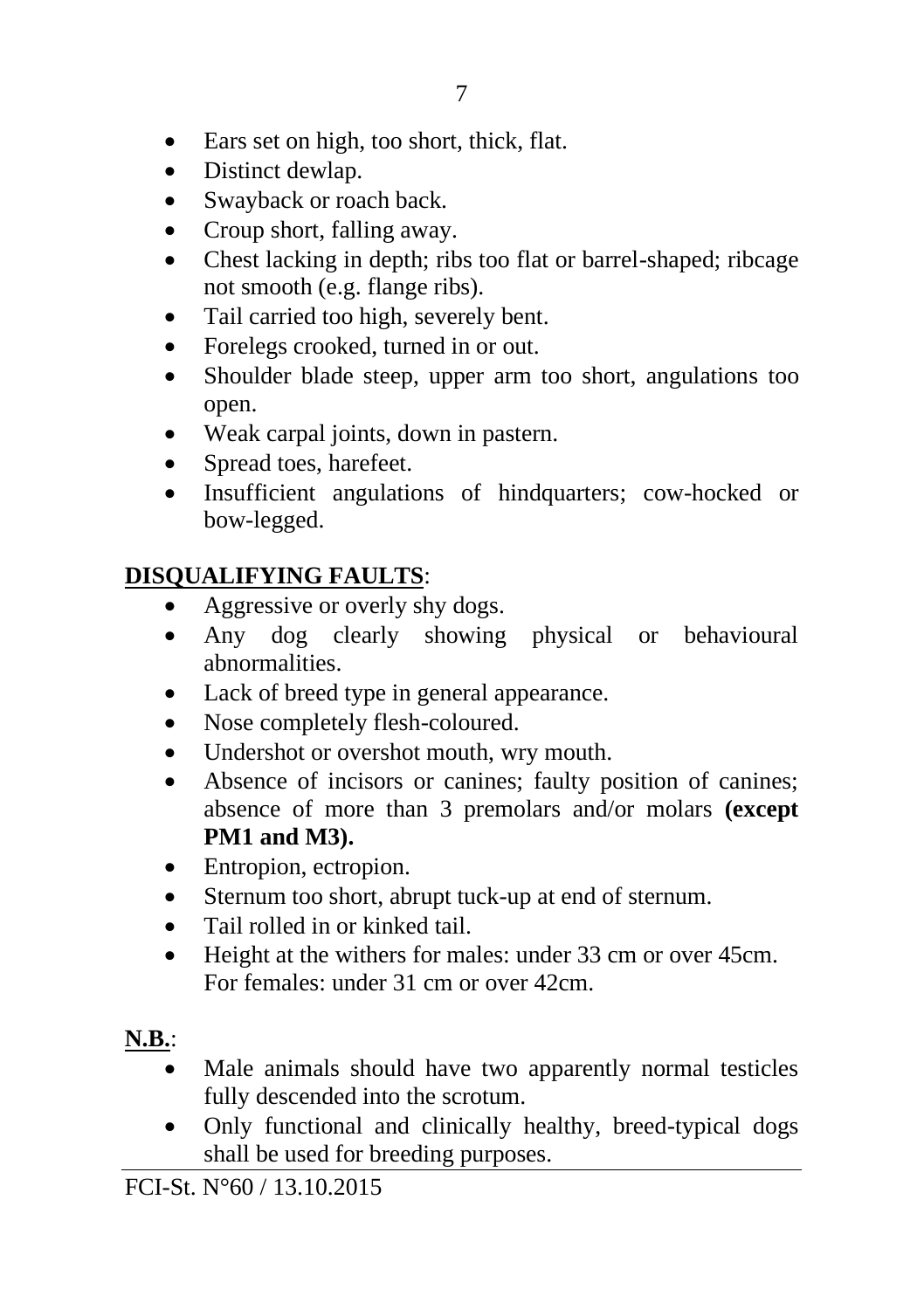**The latest amendments are in bold characters.**